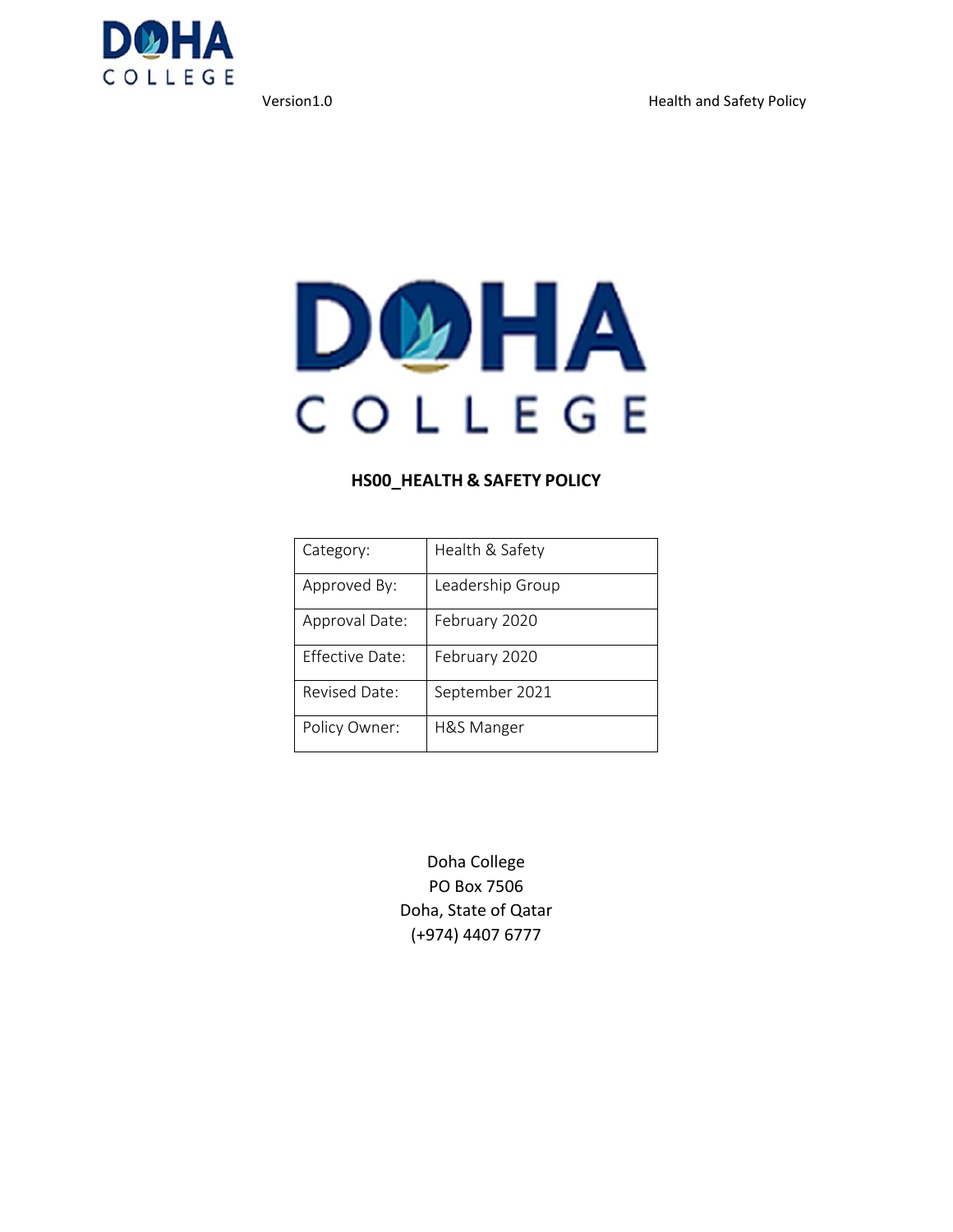

### **Health and Safety Policy Statement**

#### **Scope and Purpose**

This policy meets the requirements of the UK's Health and Safety at Work etc. Act 1974 and the Management of Health and Safety at Work Regulations 1999 and it supports all relevant Health and Safety legislation.

Health and Safety is a key line management responsibility and the College is committed to ensuring that it is an integral part of the core management activity. The College is fully committed to the Policy, which outlines the College's support for the control of health and safety of staff, students, contractors and visitors on all the College's premises. The organisation and arrangements presently in force, underpinning the Policy, are provided via procedures laid out on the health and safety procedures of the College. These procedures are updated, as necessary, and reviewed at least annually.

Hard copies of this Policy and all health and safety procedures are available from the Health and Safety Manager

#### **General Policy and Statement of Intent**

The Board of Governors and the Principal accept their collective responsibility in providing health and safety leadership at the College and understand their duties under the Health and Safety at Work etc. Act (1974) and other related statutory provisions. The College aims to achieve the highest possible standards of awareness and attention to all matters of safety, health and welfare, at all levels of the organisation. The College will comply with all relevant legislation as a minimum and will adopt the nationally recognised "Safe Learner Concept" and where possible, to apply "Best Practice" guidelines. The College will also comply with any health & safety requirements of the State of Qatar.

The College acknowledges the legal responsibilities placed upon it and will encourage a high level of awareness of health and safety amongst its staff, learners, visitors and contractors. To this end the College, via the Board, will continue to make available suitable resources and competent technical health and safety support and advice, including training to ensure staff and students are supported, remain competent to fulfil their health and safety duties and understand their responsibilities. It is noted however staff, contractors and students are also responsible for their own safety and that of others.

The College is committed to achieving measurable, progressive improvements in health and safety performance and will regularly review the policy and procedures during the academic year and adhere to the "Safe Learner Concept" or better where reasonably practicable.

<u> 1989 - Johann Barn, mars ann an t-Amhainn an t-Amhainn an t-Amhainn an t-Amhainn an t-Amhainn an t-Amhainn an </u>

Dr Stefan Sommer **Dr Stefan Sommer 1988** Mr Tim Bentley Principal **Chair of Governors** 

Date: Contract the Contract of the Contract of the Contract of Date: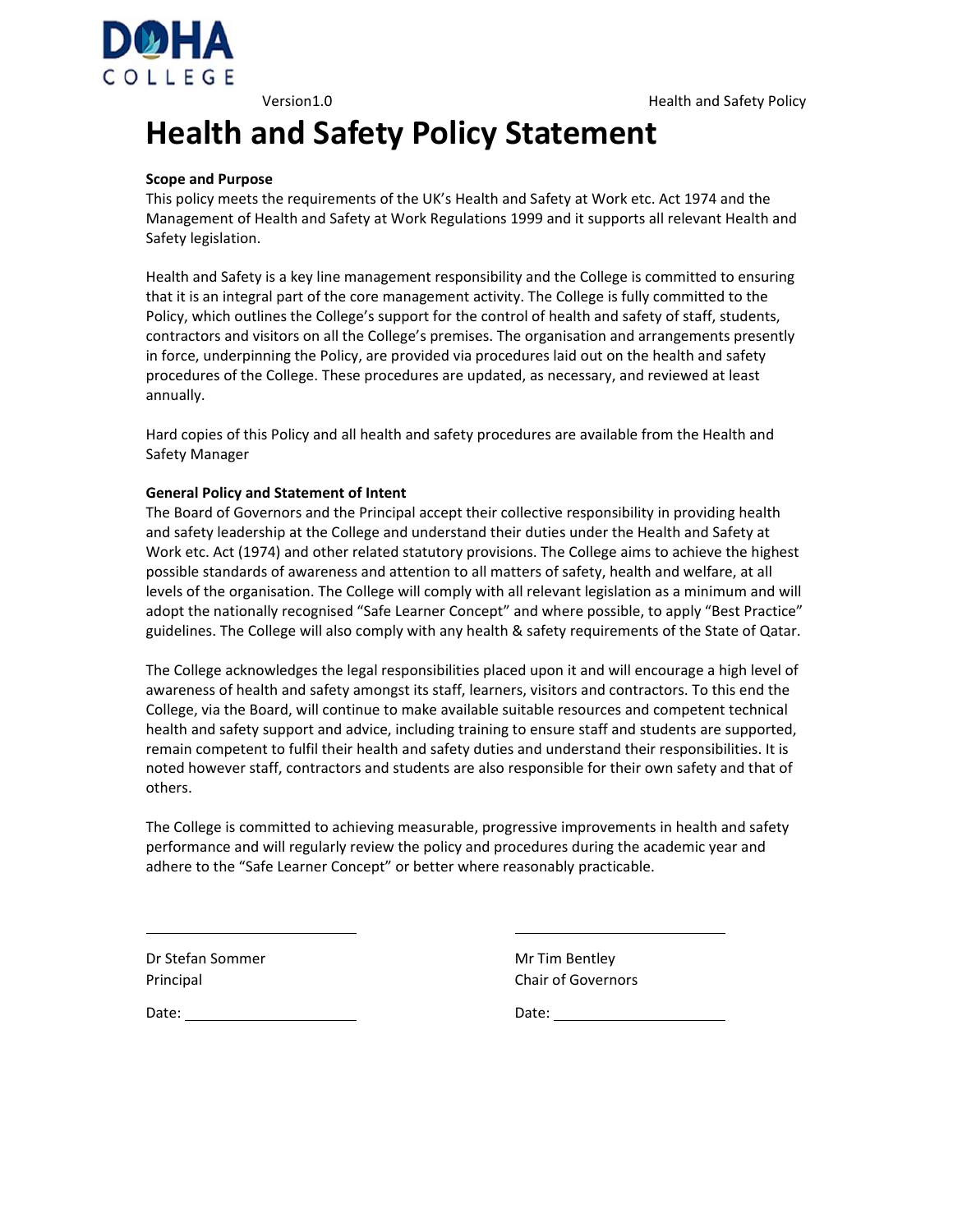Version1.0 **Manufath and Safety Policy** Health and Safety Policy



## **Health and Safety Policy**

#### **Introduction**

Doha College is an organisation operating in a country which does not have the same regulations on Health and Safety as the United Kingdom. It has a range of diverse activities, some of which have the potential to be hazardous, and operates on multiple sites, some permanent and some for single activities. The effects of an incident or a breach of health and safety regulations at the College or involving its staff or students could be very serious. It could have a devastating effect on the people involved as well as on the College's business. The potential costs in terms of lost research and damaged reputation are also significant.

The College is committed to giving health and safety the highest priority in all of its activities. This commitment to the health, safety and welfare of staff, students, visitors and contractors whilst they are at the College or carrying out its business is reflected in its Health and Safety Management System (HSMS). This system is modelled on good practice as described in the UK's Health and Safety Executive's guide Successful Health and Safety Management (HSG65) and the UK's "Safe Leaner Concept" and is designed to:

- a) Support and promote a positive health and safety culture across the College.
- b) Achieve effective communication on health and safety matters throughout the College,
- c) Control the inherent and work‐related hazards,
- d) Ensure that the College's staff, students and contractors are competent in all health and safety-related aspects of their work, including in the use of control measures and emergency procedures.
- e) Ensure cooperation within the College and between it and the visitors, contractors, other employers and members of the public who share the workplace or may be affected by its activities.

#### **Principles**

The College is committed to giving health and safety the highest priority in all of its activities. The College's Health and Safety Management System has been developed in accordance with the following principles:

- a. The health and safety of staff, students and others are to be protected by implementing systems of work that minimise risks to health and safety.
- b. Health and safety duties, and the necessary authority and resources to discharge them, are delegated down the line management structure but responsibility remains with the person making the delegation.
- c. Those to whom health and safety duties have been delegated are accountable for ensuring that they are effectively discharged and, where this is not possible, for ensuring that work is not initiated or, where it is in progress, is suspended.
- d. Notwithstanding the above, members of staff, students and contractors are individually responsible for taking all reasonable precautions to ensure their own health and safety and the health and safety of others who may be affected by their acts or omissions.
- e. The risks of all activities which may affect the health and safety of staff, students and others are to be assessed and appropriate control measures implemented.
- f. There must be effective arrangements for representation, consultation and communication with staff and students on health and safety matters.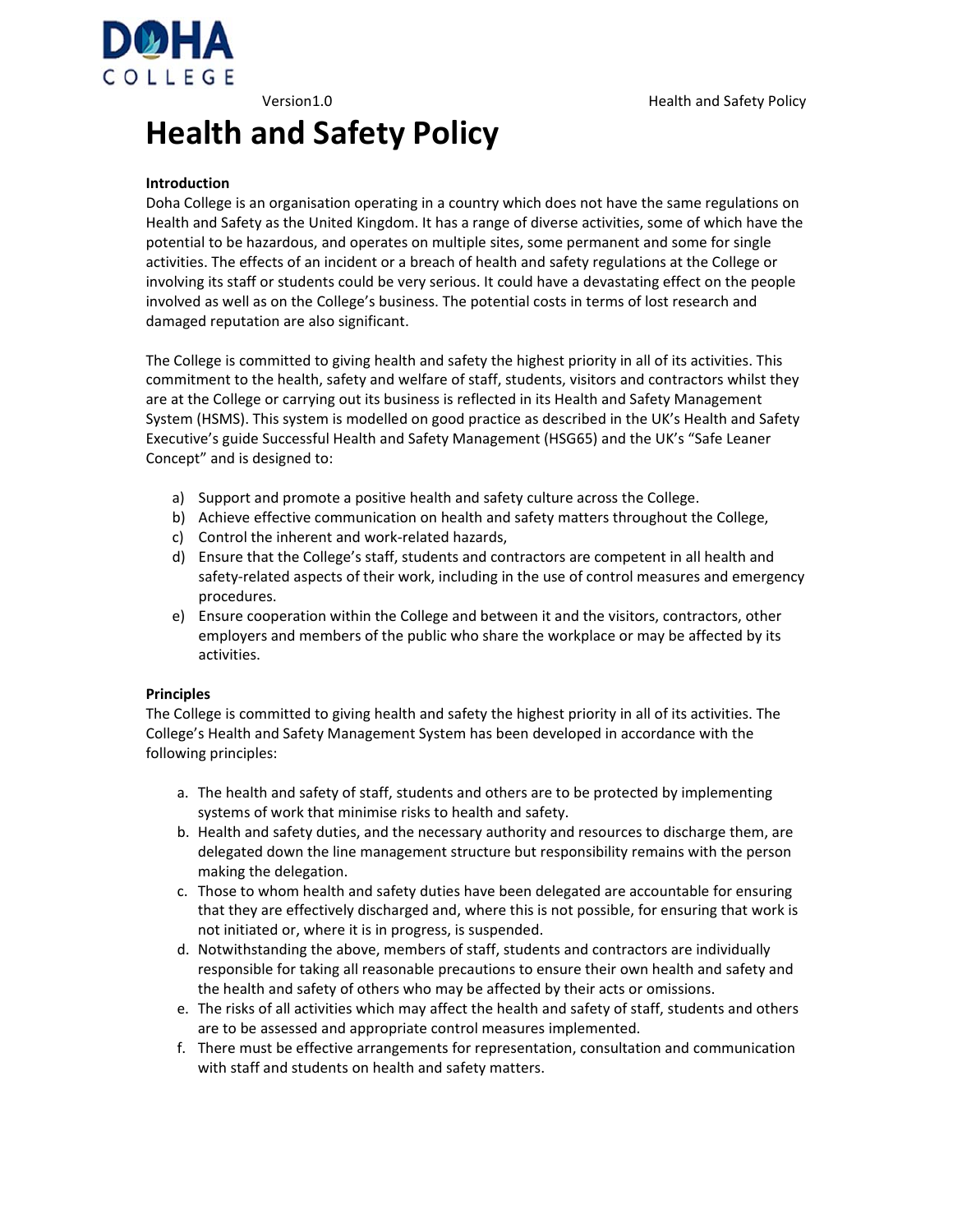

Version1.0 Health and Safety Policy

- g. Staff, students and others affected by the College's activities must be provided with appropriate information, instruction, training and supervision to ensure they can achieve the level of competence necessary to work in a safe and healthy manner.
- h. Appropriate health and safety performance standards are to be set.
- i. Procedures are to be documented to provide for effective communication and for the monitoring of change.
- j. Regulation and compliance are to be based on systematic and regular audit, inspection and review.

The key elements of the Health and Safety Management System are:

- a) Policy.
- b) Organisation.
- c) Planning and Implementation.
- d) Measuring and Reviewing Performance.
- e) Auditing Performance.

#### **Policy**

#### **General College Mission Statement**

The vision of Doha College is to be recognised as one of the leading international schools in the world.

The mission of Doha College is that it provides an inspiring and challenging learning environment which develops confidence, creativity and intellect, in order to enable every student to make a valued contribution to our global society.

The core values that it embraces are:

- Excellence and Achievement
- Respect and Integrity
- Commitment and Responsibility
- Challenge and Reward
- Fun and Enjoyment

The College's commitment to pursuing excellence in all its activities includes the management of health and safety across the College. This commitment is set out clearly in the Health and Safety Policy Statement, which is approved by the Governors and signed by the Principal.

#### **Organisation**

#### **Organisational Structure**

A key principle for the management of health and safety at the College is that health and safety duties and the necessary authority and resources to discharge them, are delegated down the line management structure as appropriate. To enable staff to carry out these responsibilities effectively the College's Health and Safety Management Structure includes arrangements for support and guidance, which are provided by the Health and Safety Manager.

The College's governing body carries the ultimate responsibility for health and safety at Doha College. It delegates the executive responsibility for the development and implementation of health and safety policy to the Principal, who in turn delegates responsibilities to the managers who report to him. Individual responsibilities for health and safety at every level in the College are detailed in the Health and Safety Responsibilities section. These responsibilities are used to inform individual job descriptions and are also employed by line managers for information, training, personal development and monitoring purposes.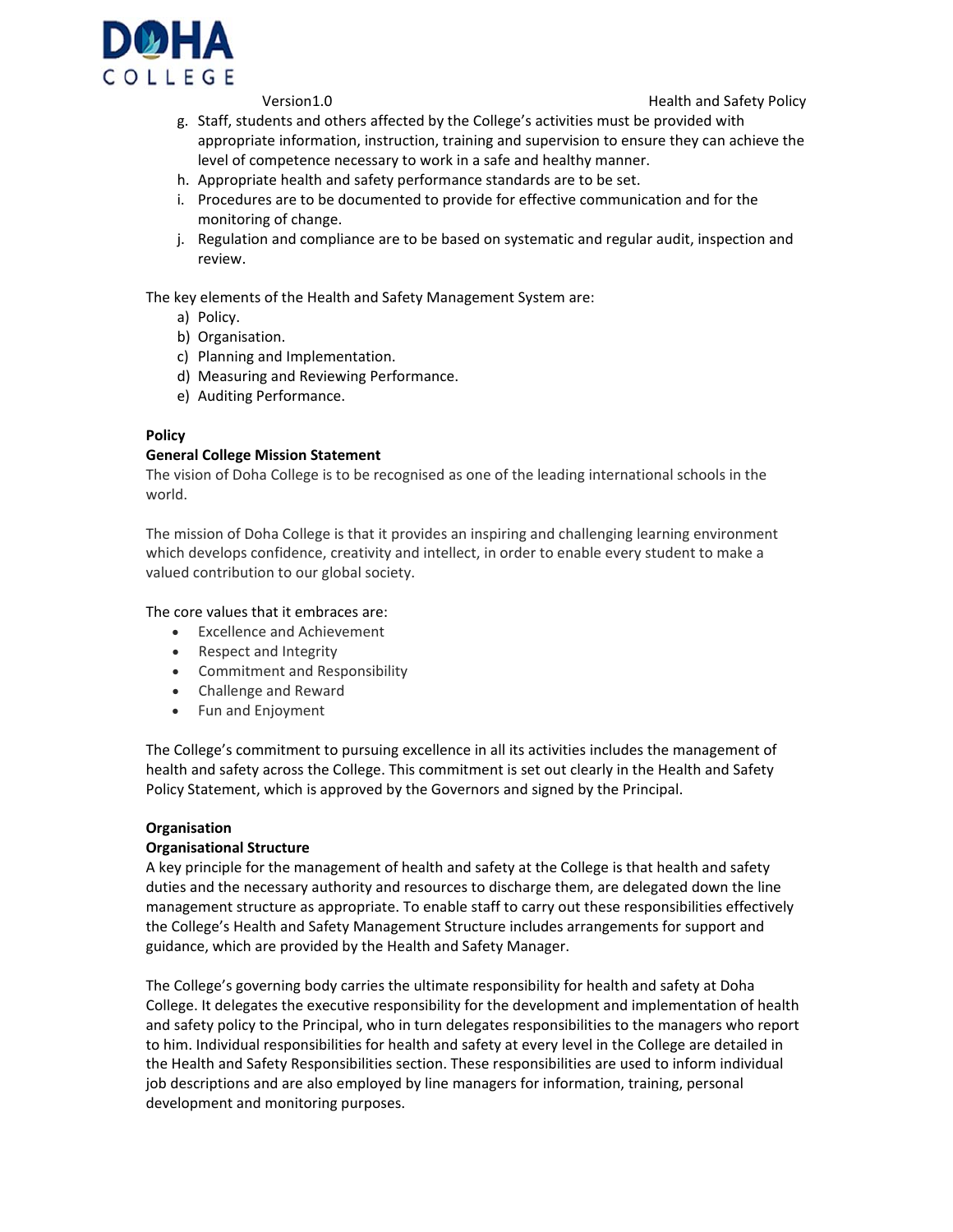

Version1.0 Health and Safety Policy

The promotion of the Safe Learner and a positive health and safety culture across the College is led by the Health and Safety Manager who is responsible for raising the profile of health and safety and ensuring that the Governors and Leadership Group are made aware of the health and safety implications of all strategic and operational developments.

Heads of Department are responsible for ensuring the safe operation of their Department and for providing and maintaining an environment which secures the health, safety and welfare of their staff and students.

Local arrangements for health and safety also include the appointment and training of first aiders and fire marshals.

Specialist support and guidance is provided by the Health and Safety Manager who is responsible for advising the College on its statutory health and safety obligations, of the effect of new or amended legislation on the management of health and safety at the College, for the formulation of College policy on health and safety, the preparation of codes of practice and guidance and for carrying out inspections and audits across the College.

#### **Health and Safety Committee Structure**

The prime means for communication and consultation on health, safety and welfare issues between management and staff and student representatives is through the College's Health and Safety Committee. The objective of the committee is to promote the health and safety culture and to encourage discussion, understanding and consensus within the College about health, safety and welfare issues and their resolution.

The College's health and safety committee is chaired by the Health and Safety Manager and reports directly to the Leadership Group. Its membership includes representation from academic staff, support staff and the student body.

#### **Communication**

The Health and Safety Manager is responsible for communicating any issues with arise within Health and Safety such as safety alerts and arising issues. The manager is also responsible for:

- Promoting a health and safety culture, by improving awareness and understanding of the importance of health and safety by all those associated with the College.
- Publicising health and safety policies, procedures and guidance
- Promoting best practice in health and safety
- Providing accurate and timely health and safety management information.
- Championing health and safety initiatives and celebrate health and safety achievements.
- New and revised policies and procedures, once approved by the Leadership Group, are published on the College website and are promoted by various methods.

#### **Ensuring Competence ‐ Assessing Needs, Training and Review**

Members of staff, students and contractors are individually responsible for taking all reasonable precautions to ensure their own health and safety and the health and safety of others who may be affected by their acts or omissions. This means that they must have, or acquire, the necessary skills, knowledge and understanding to make them competent in the health and safety aspects of their work or activities. Training is a major part of ensuring competency and can include courses, instruction, mentoring and counselling. Individual training requirements will vary according to a person's role and responsibilities. For example, the training requirements and knowledge for those